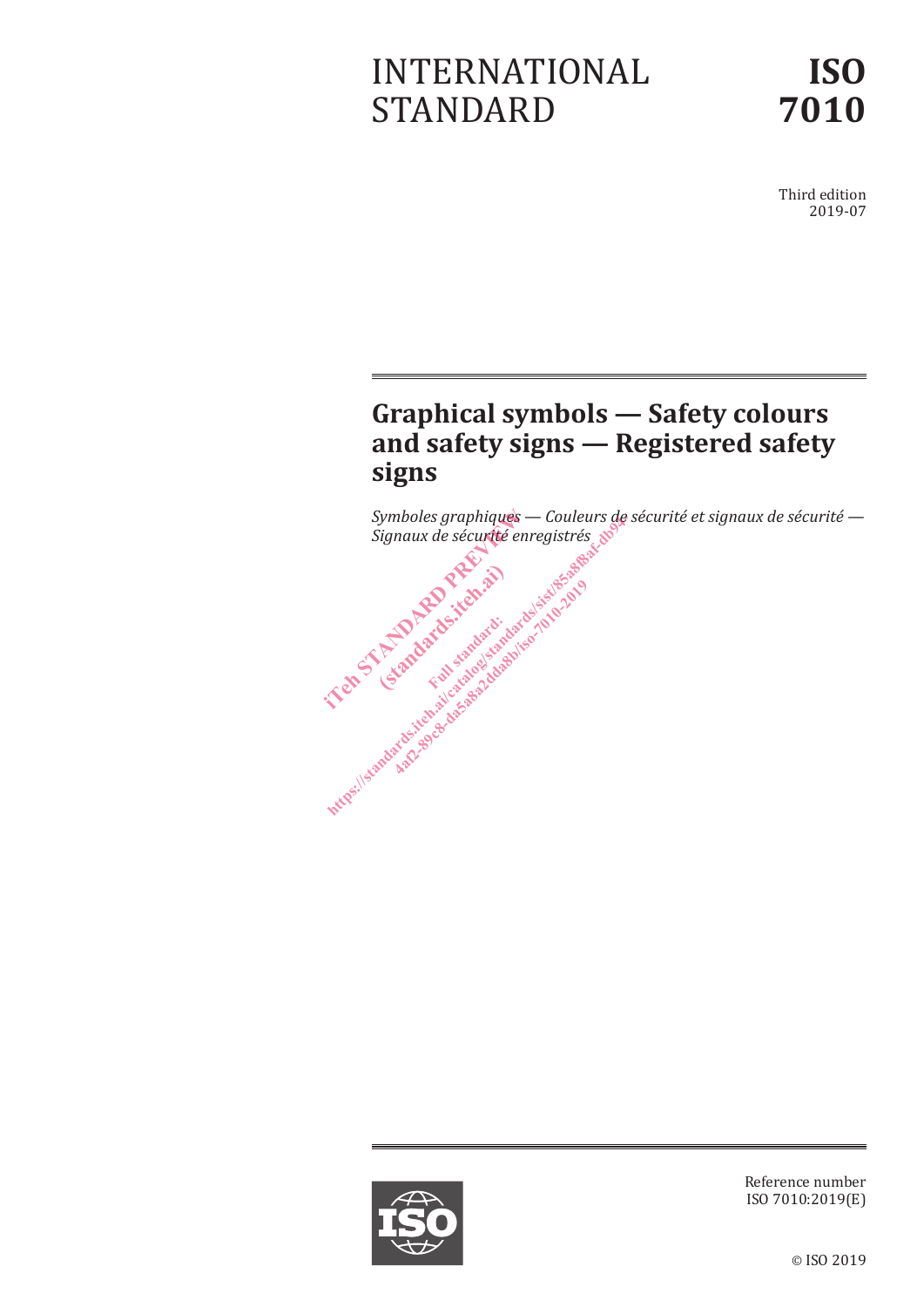



### **COPYRIGHT PROTECTED DOCUMENT**

#### © ISO 2019

All rights reserved. Unless otherwise specified, or required in the context of its implementation, no part of this publication may be reproduced or utilized otherwise in any form or by any means, electronic or mechanical, including photocopying, or posting on the internet or an intranet, without prior written permission. Permission can be requested from either ISO at the address below or ISO's member body in the country of the requester.

ISO copyright office CP 401 • Ch. de Blandonnet 8 CH-1214 Vernier, Geneva Phone: +41 22 749 01 11 Fax: +41 22 749 09 47 Email: copyright@iso.org Website: www.iso.org

Published in Switzerland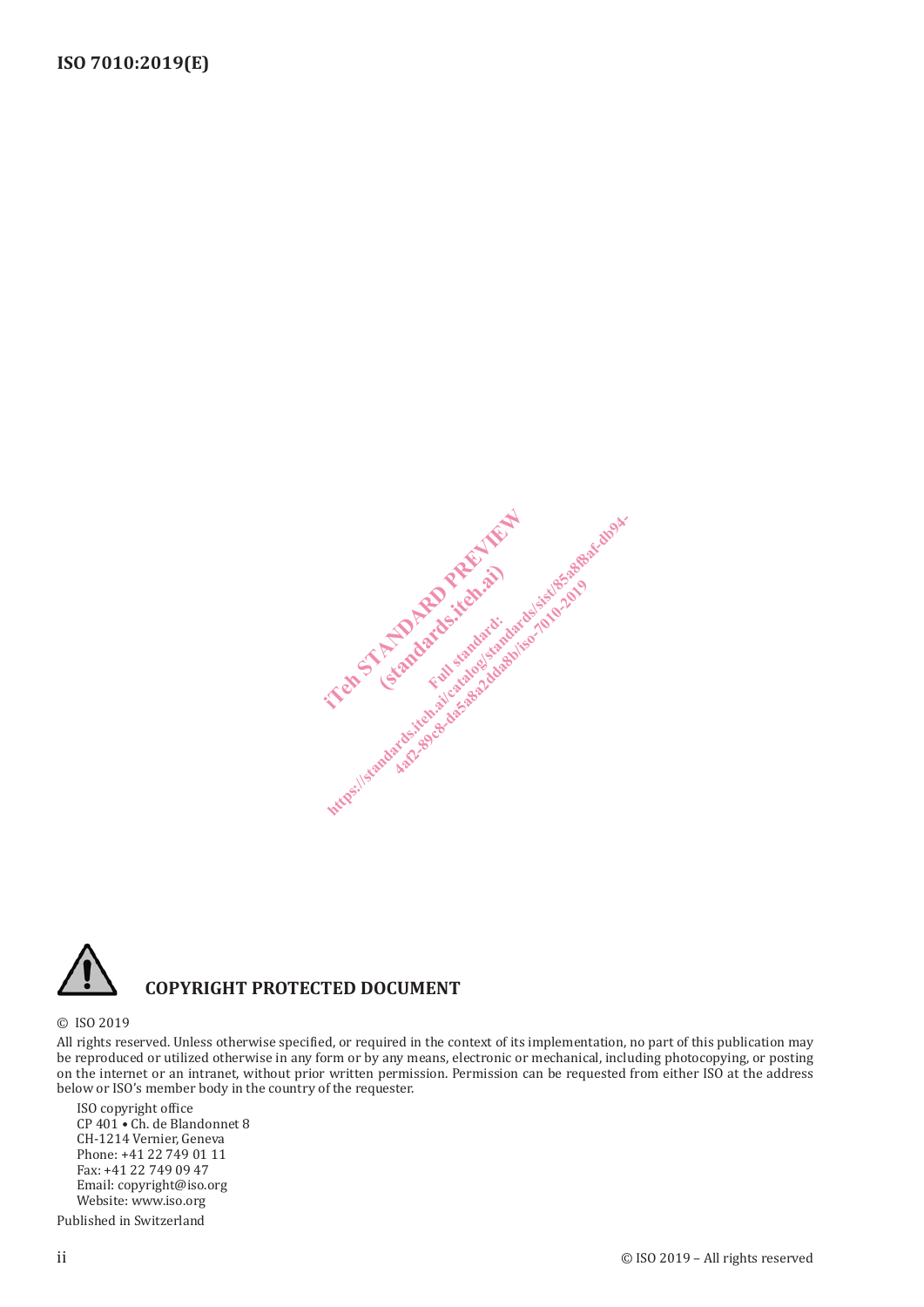Page

# **Contents**

|              | Introduction. |                                                                                                                                                                                                                                                                                                                                                                                         |  |  |
|--------------|---------------|-----------------------------------------------------------------------------------------------------------------------------------------------------------------------------------------------------------------------------------------------------------------------------------------------------------------------------------------------------------------------------------------|--|--|
| 1            |               | $\textbf{Scope} \textit{} \textit{} \textit{} \textit{} \textit{} \textit{} \textit{} \textit{} \textit{} \textit{} \textit{} \textit{} \textit{} \textit{} \textit{} \textit{} \textit{} \textit{} \textit{} \textit{} \textit{} \textit{} \textit{} \textit{} \textit{} \textit{} \textit{} \textit{} \textit{} \textit{} \textit{} \textit{} \textit{} \textit{} \textit{} \textit{$ |  |  |
| $\mathbf{2}$ |               |                                                                                                                                                                                                                                                                                                                                                                                         |  |  |
| 3            |               |                                                                                                                                                                                                                                                                                                                                                                                         |  |  |
| 4            |               |                                                                                                                                                                                                                                                                                                                                                                                         |  |  |
| 5            |               |                                                                                                                                                                                                                                                                                                                                                                                         |  |  |
|              |               |                                                                                                                                                                                                                                                                                                                                                                                         |  |  |

International control of the Manufacture of the American control of the American control of the American control of the American control of the American control of the American control of the American control of the Americ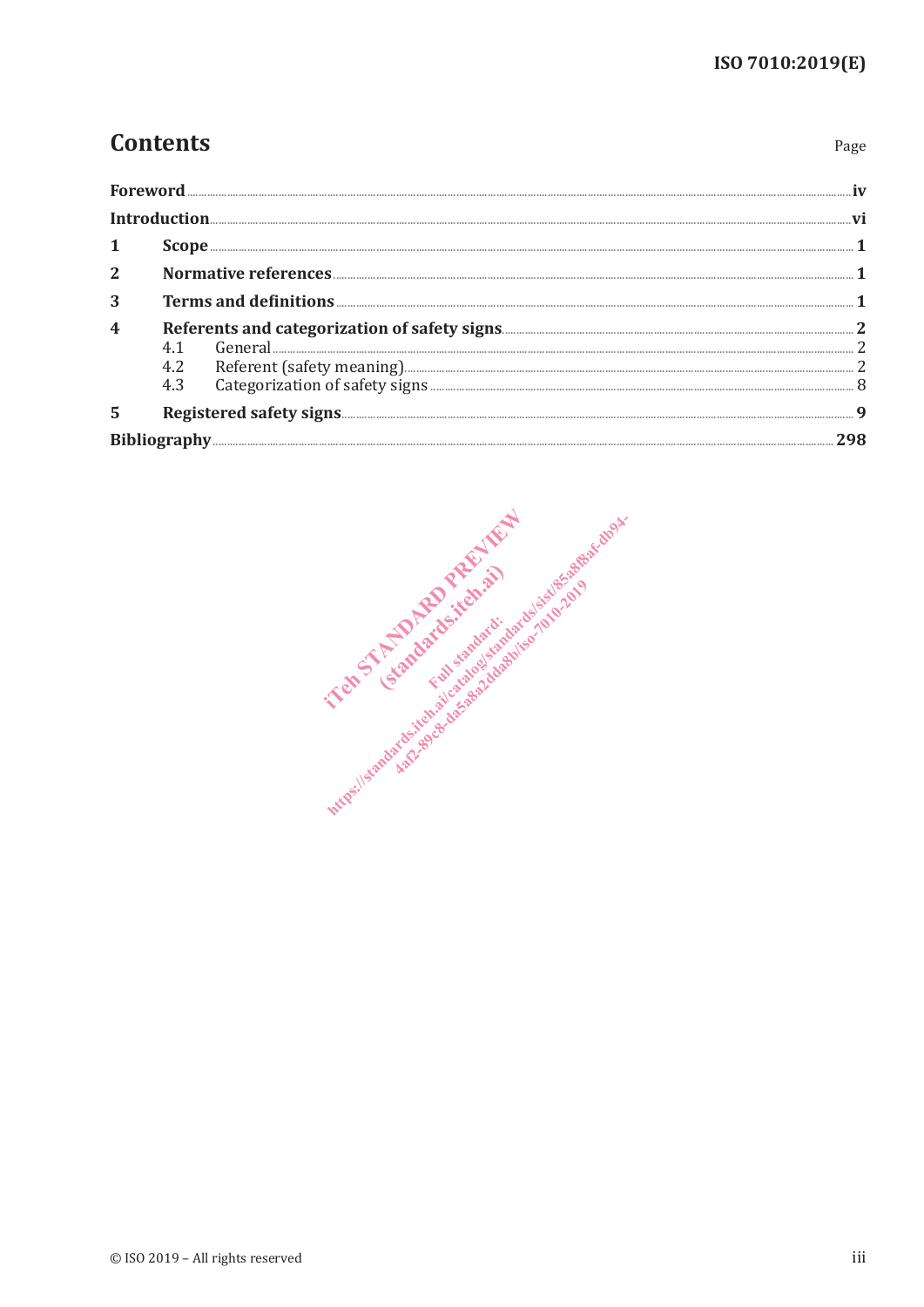### **Foreword**

ISO (the International Organization for Standardization) is a worldwide federation of national standards bodies (ISO member bodies). The work of preparing International Standards is normally carried out through ISO technical committees. Each member body interested in a subject for which a technical committee has been established has the right to be represented on that committee. International organizations, governmental and non-governmental, in liaison with ISO, also take part in the work. ISO collaborates closely with the International Electrotechnical Commission (IEC) on all matters of electrotechnical standardization.

The procedures used to develop this document and those intended for its further maintenance are described in the ISO/IEC Directives, Part 1. In particular, the different approval criteria needed for the different types of ISO documents should be noted. This document was drafted in accordance with the editorial rules of the ISO/IEC Directives, Part 2 (see www.iso.org/directives).

Attention is drawn to the possibility that some of the elements of this document may be the subject of patent rights. ISO shall not be held responsible for identifying any or all such patent rights. Details of any patent rights identified during the development of the document will be in the Introduction and/or on the ISO list of patent declarations received (see www.iso.org/patents).

Any trade name used in this document is information given for the convenience of users and does not constitute an endorsement.

For an explanation of the voluntary nature of standards, the meaning of ISO specific terms and expressions related to conformity assessment, as well as information about ISO's adherence to the World Trade Organization (WTO) principles in the Technical Barriers to Trade (TBT), see www.iso<br>org/iso/foreword.html .org/iso/foreword.html. ent is information given for the<br>ry nature of standards, the m<br>assessment, as well as informat<br>principles in the Technical Barr<br>chnical Committee 180/TC 145,<br>es, symbols and colours. re of standards, the<br>nes in the Technical<br>es in the Technical<br>Committee ISO/T ht is information given the convengence of transformation in the Technical Barriers to Transformation about rinciples in the Technical Barriers to Transformation about rinciples in the Technical Barriers to Transformation in the Technical Barriers<br>in the Technical Barriers<br>committee ISO/TC 145, Grand<br>data and colours.<br>condedition (ISO 7010:2019)<br>in the section

This document was prepared by Technical Committee ISO/TC 145, *Graphical symbols*, Subcommittee SC 2, *Safety identification, signs, shapes, symbols and colours*.

This third edition cancels and replaces the second edition (ISO 7010:2011). The following changes have been made with respect to the previous edition:

The safety signs from

- ISO 7010:2011/Amd 1:2012,
- ISO 7010:2011/Amd 2:2012,
- ISO 7010:2011/Amd 3:2012,
- ISO 7010:2011/Amd 4:2013,
- ISO 7010:2011/Amd 5:2014,
- ISO 7010:2011/Amd 6:2014,
- ISO 7010:2011/Amd 7:2016,
- ISO 7010:2011/Amd 8:2017,
- ISO 7010:2011/Amd 9:2018,
- ISO 7010:2011/DAmd 240:2018,
- ISO 7010:2011/DAmd 241:2018,
- ISO 7010:2011/DAmd 242:2018 and
- ISO 20712-1:2008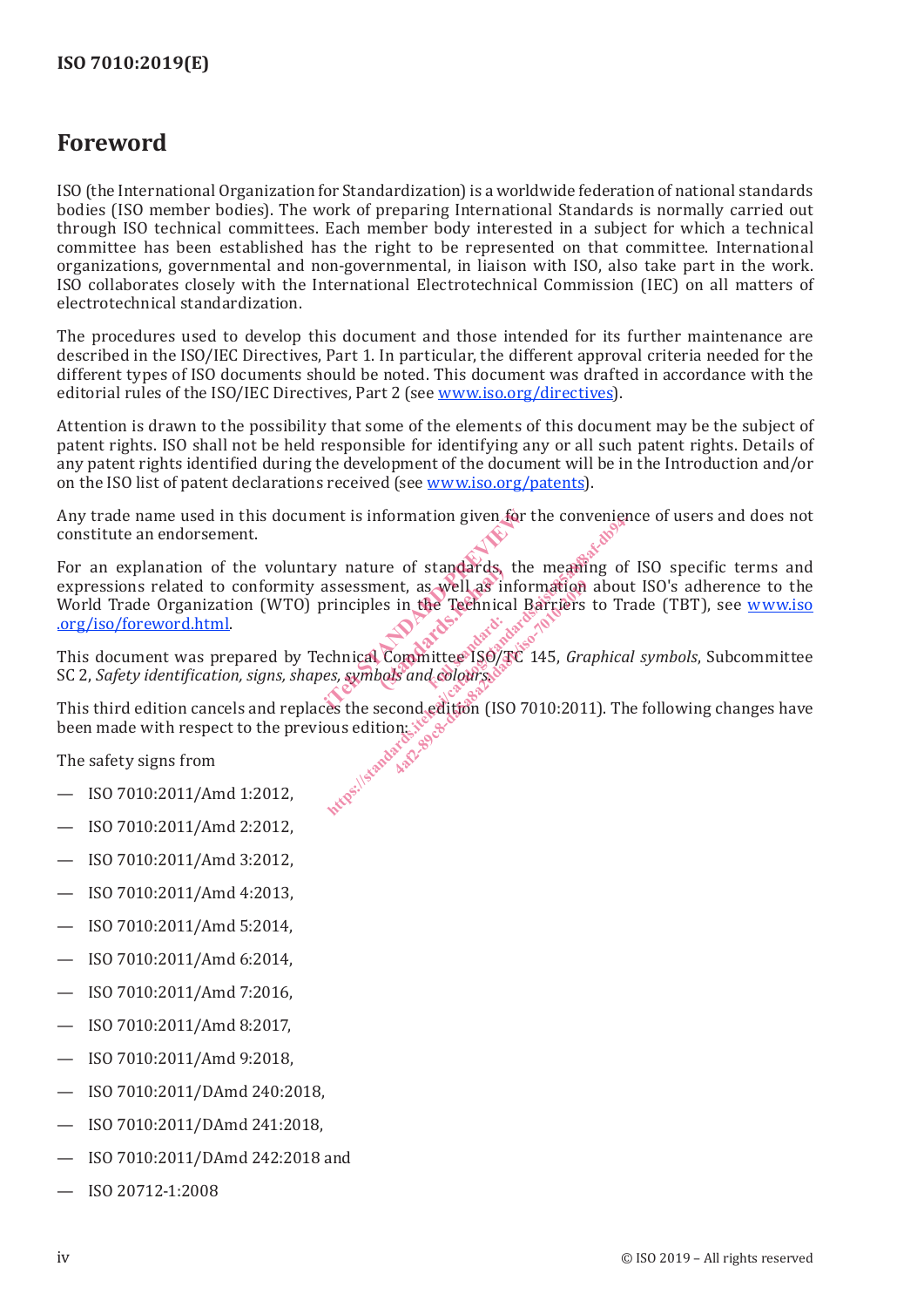have been incorporated with a few minor text adjustments.

This edition also cancels and replaces ISO 20712-1:2008.

All safety signs are available on the ISO Online browsing platform at https://www.iso.org/obp.

Any feedback or questions on this document should be directed to the user's national standards body. A complete listing of these bodies can be found at www.iso.org/members.html.

In Strandard Reports of the Miller Elmandards.iteh.ab https://standards.iteh.ai/catalogistandards.iteh.ai/catalogistandards.iteh.ai/catalogistandards.iteh.ai/catalogistandardisandardisandardisandardisandardisandardisandardisandardisandardisandardisandardisandardisandardisanda Kafiz-39c8-da5a8a2da8b/iso-7010-2019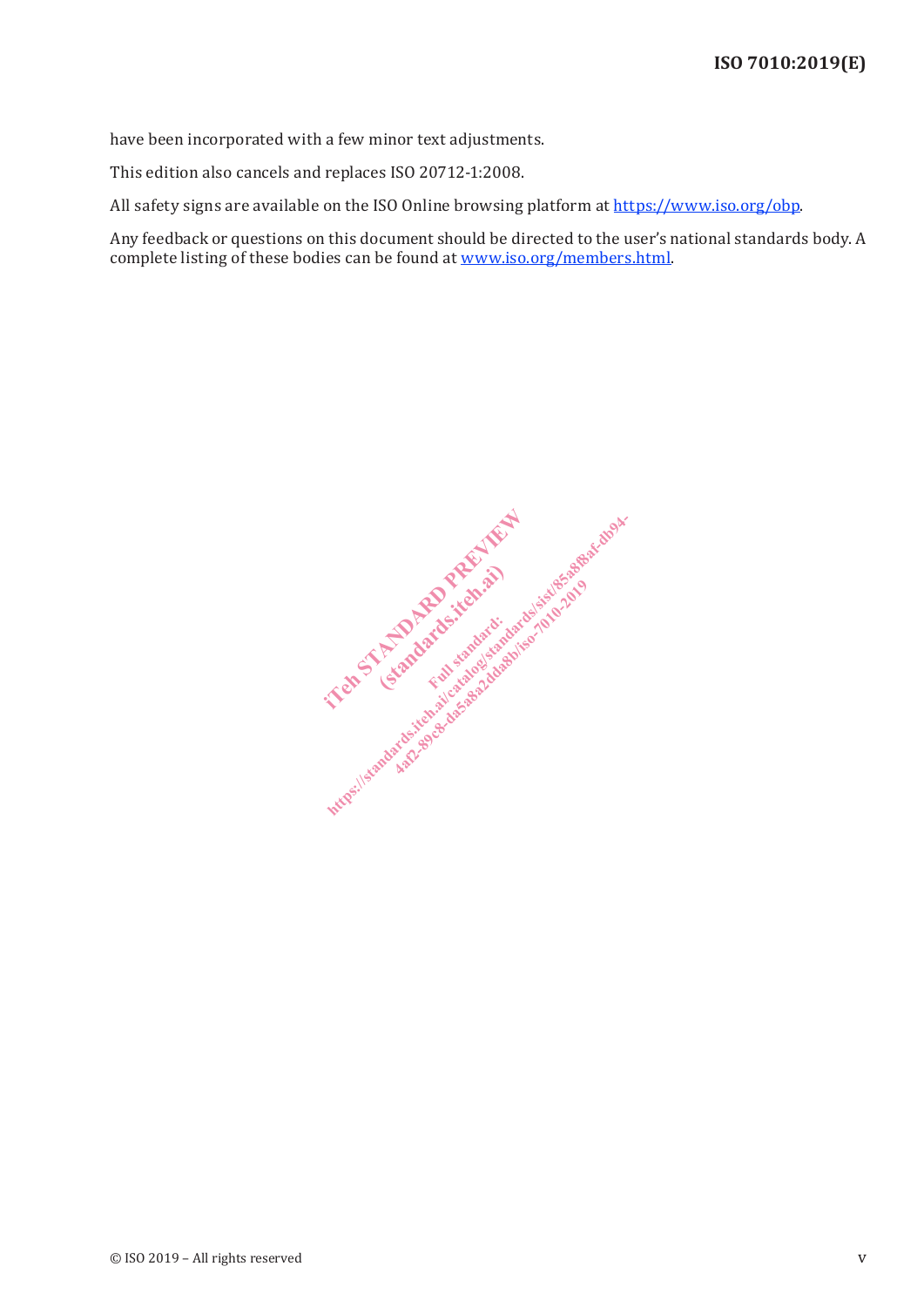## **Introduction**

There is a need to standardize a system of providing safety information that relies as little as possible on the use of words to achieve understanding.

Continued growth in international trade, travel and mobility of labour requires a common method of communicating safety information.

Lack of standardization may lead to confusion and the risk of accidents.

The use of standardized safety signs does not replace proper work methods, instructions and accident prevention training or measures. Education is an essential part of any system that provides safety information.

The safety signs are intended for use only where there is a risk to people. They may appear in safety signage in workplaces and public areas, safety manuals and notices, product labelling and escape and evacuation plans, as appropriate.

This document is intended to be used by all Technical Committees within ISO charged with developing specific safety signing for their industry, to ensure that there is only one safety sign for each safety meaning. It is also intended that this document be revised regularly to include safety signs as they are standardized by ISO, and which conform to the design principles given in the ISO 3864 series.

The safety signs in this document have been validated by ISO/TC 145/SC 2 according to procedures of standardization current at the time of publication. ite to the design principles gives<br>ave been validated by ISO/TC 14<br>of publication.<br>regulations might differ in some<br>criteria of acceptability safety signed criteria of acceptability.

NOTE 1 Some countries' statutory regulations might differ in some respects from those given in this document. cation.

NOTE 2 Information on procedures, criteria of acceptability, safety sign templates and application of safety signs, as well as translations of the referents, can be found at http://www.iso.org/tc145/sc2. rds dard dard criteria of acceptability safe East of Herzancaeap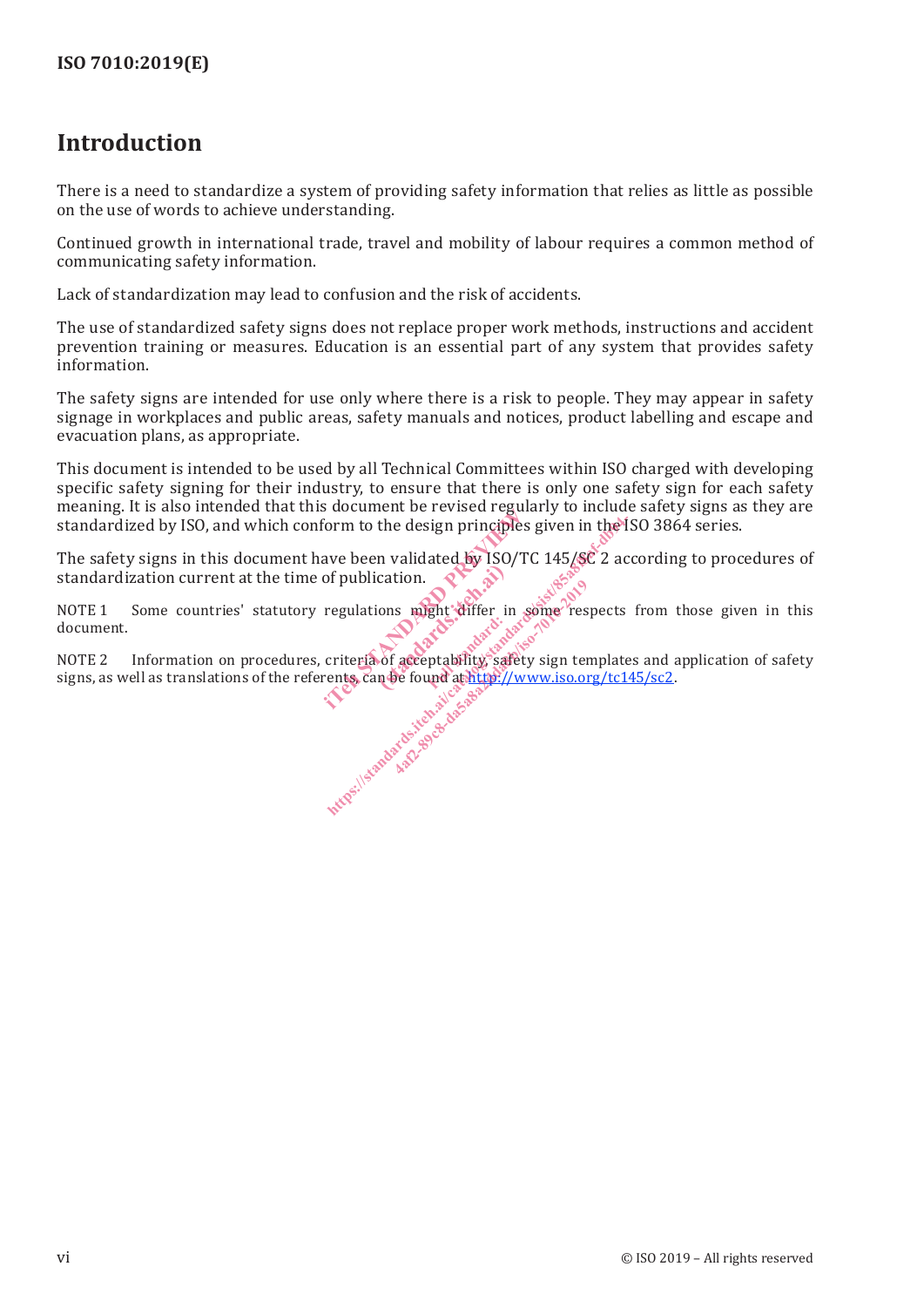# **Graphical symbols — Safety colours and safety signs — Registered safety signs**

**IMPORTANT — The colours represented in the electronic file of this document can be neither viewed on screen nor printed as true representations. For the purposes of colour matching, see ISO 3864-4 which provides colorimetric and photometric properties together with, as a guideline, references from colour order systems.**

#### **1 Scope**

This document prescribes safety signs for the purposes of accident prevention, fire protection, health hazard information and emergency evacuation.

The shape and colour of each safety sign are according to ISO 3864-1 and the design of the graphical symbols is according to ISO 3864-3.

This document is applicable to all locations where safety issues related to people need to be addressed. However, it is not applicable to the signalling used for guiding rail, road, river, maritime and air traffic and, in general, to those sectors subject to a regulation which may differ with regard to certain points of this document and of the ISO 3864 series. is all locations where safety issue<br>to the signalling used for guidin<br>ors subject to a regulation which<br>SO 3864 series.<br>safety sign originals that can be<br>safety sign originals that can be<br> $\mathbf{g}$ http://www.catalographylications.html<br>html ps://www.catalographylications.com/html psiloning.html<br>interactions.com/html psiloning.html<br>safety sign originals that can be scaled for<br>safety sign originals that can be scaled f

This document specifies the safety sign originals that can be scaled for reproduction and application purposes. I series. Part and a series of the state of the state of the state of the state of the state of the state of the state of the state of the state of the state of the state of the state of the state of the state of the state Standard:

### **2 Normative references**

The following documents are referred to in the text in such a way that some or all of their content constitutes requirements of this document. For dated references, only the edition cited applies. For undated references, the latest edition of the referenced document (including any amendments) applies. in originals that can be sc.

ISO 3864-1, *Graphical symbols — Safety colours and safety signs — Part 1: Design principles for safety signs and safety markings*

ISO 3864-3, *Graphical symbols — Safety colours and safety signs — Part 3: Design principles for graphical symbols for use in safety signs*

#### **3 Terms and definitions**

For the purposes of this document, the following terms and definitions apply.

ISO and IEC maintain terminological databases for use in standardization at the following addresses:

- ISO Online browsing platform: available at https://www.iso.org/obp
- IEC Electropedia: available at http://www.electropedia.org/

#### **3.1**

#### **image content**

written description of the elements of a graphical symbol or safety sign and their relative disposition

#### **3.2**

#### **referent**

idea or object that a graphical symbol is intended to represent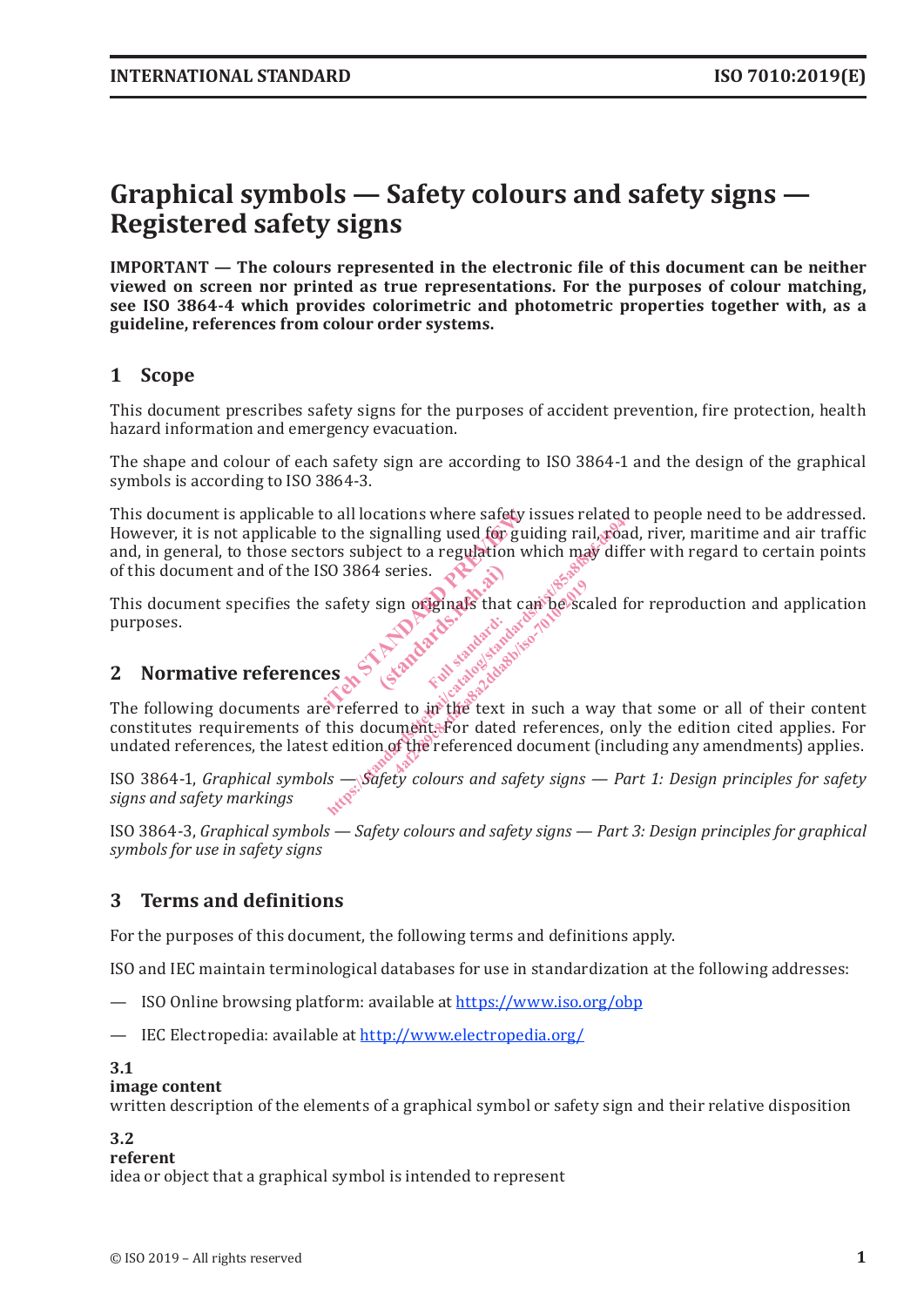#### **3.3**

#### **safety sign**

sign giving a general safety message, obtained by a combination of a colour and geometric shape and which, by the addition of a graphical symbol, gives a particular safety message

#### **3.4**

#### **safety sign original**

safety sign with which a referent, a graphical representation and a description of the application are associated

#### **3.5**

#### **supplementary sign**

sign that is supportive of another sign and the main purpose of which is to provide additional clarification

#### **4 Referents and categorization of safety signs**

#### **4.1 General**

The summaries in 4.2 and 4.3 are provided to facilitate the search for registered safety signs.

#### **4.2 Referent (safety meaning)**

| This document will be maintained electronically through the use of a database. The indexes of this<br>database will be used in these summaries as search engines with each registered safety sign having a<br>Table 1 gives the list of referents in alphabetical order and provides the safety sign functional |                                    |  |  |  |  |  |
|-----------------------------------------------------------------------------------------------------------------------------------------------------------------------------------------------------------------------------------------------------------------------------------------------------------------|------------------------------------|--|--|--|--|--|
|                                                                                                                                                                                                                                                                                                                 |                                    |  |  |  |  |  |
| reference number.<br>85<br>Table 1 - Summary of referents in alphabetical order                                                                                                                                                                                                                                 |                                    |  |  |  |  |  |
| Referent (safety meaning),                                                                                                                                                                                                                                                                                      | <b>Functional reference number</b> |  |  |  |  |  |
| Alighting from toboggan to the left                                                                                                                                                                                                                                                                             | M050                               |  |  |  |  |  |
| Alighting from toboggan to the right                                                                                                                                                                                                                                                                            | M051                               |  |  |  |  |  |
| Arc flash; warning                                                                                                                                                                                                                                                                                              | W042                               |  |  |  |  |  |
| Asphyxiating atmosphere; warning                                                                                                                                                                                                                                                                                | W041                               |  |  |  |  |  |
| Automated external heart defibrillator                                                                                                                                                                                                                                                                          | E010                               |  |  |  |  |  |
| Automatic start-up; warning                                                                                                                                                                                                                                                                                     | W018                               |  |  |  |  |  |
| Barbed wire; warning                                                                                                                                                                                                                                                                                            | W033                               |  |  |  |  |  |
| Battery charging; warning                                                                                                                                                                                                                                                                                       | W026                               |  |  |  |  |  |
| Biological hazard; warning                                                                                                                                                                                                                                                                                      | W009                               |  |  |  |  |  |
| Boating area; warning                                                                                                                                                                                                                                                                                           | W058                               |  |  |  |  |  |
| Break to obtain access                                                                                                                                                                                                                                                                                          | E008                               |  |  |  |  |  |
| Bull; warning                                                                                                                                                                                                                                                                                                   | W034                               |  |  |  |  |  |
| Check guard                                                                                                                                                                                                                                                                                                     | M027                               |  |  |  |  |  |
| Child seat presence and orientation detection system (CPOD)                                                                                                                                                                                                                                                     | E014                               |  |  |  |  |  |
| Child's lifejacket                                                                                                                                                                                                                                                                                              | E045                               |  |  |  |  |  |
| Close and secure hatches in launch sequence                                                                                                                                                                                                                                                                     | M037                               |  |  |  |  |  |
| Close safety bar of chairlift                                                                                                                                                                                                                                                                                   | M033                               |  |  |  |  |  |
| Connect an earth terminal to the ground                                                                                                                                                                                                                                                                         | M005                               |  |  |  |  |  |
| Corrosive substance; warning                                                                                                                                                                                                                                                                                    | W023                               |  |  |  |  |  |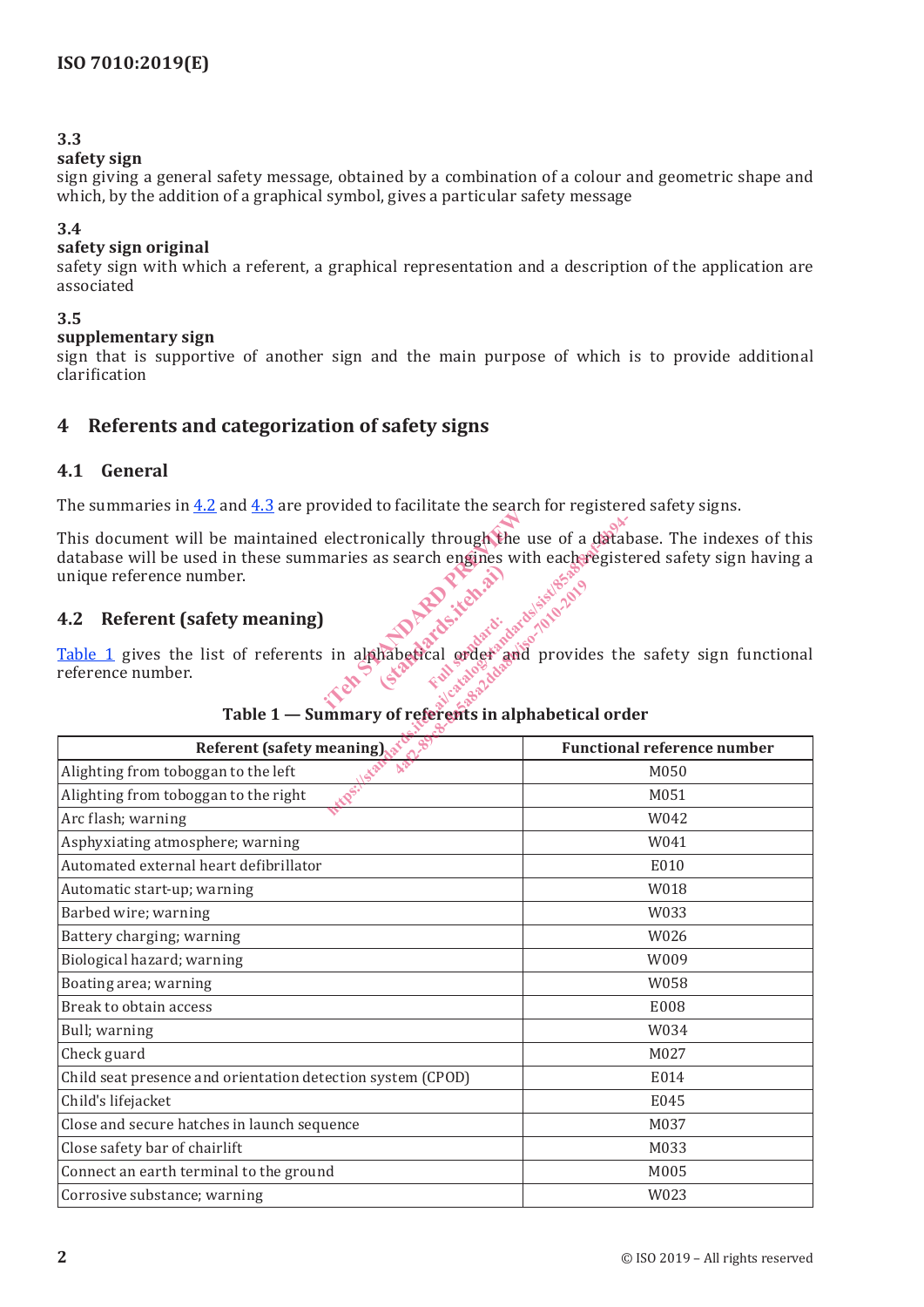| <b>Referent (safety meaning)</b>                                      | <b>Functional reference number</b> |
|-----------------------------------------------------------------------|------------------------------------|
| Counterrotating rollers; warning                                      | W025                               |
| Crocodiles, alligators or caymans; warning                            | W067                               |
| Crushing; warning                                                     | W019                               |
| Crushing of hands; warning                                            | W024                               |
| Davit-launched liferaft                                               | E039                               |
| Deep shelving beach; warning                                          | W066                               |
| Deep water; warning                                                   | W047                               |
| Disconnect before carrying out maintenance or repair                  | M021                               |
| Disconnect mains plug from electrical outlet                          | M006                               |
| Doctor                                                                | E009                               |
| Do not alter the state of the switch                                  | P031                               |
| Do not expose to direct sunlight or hot surface                       | P068                               |
| Do not extinguish with water                                          | P011                               |
| Do not leave the tow-track                                            | P037                               |
| Do not obstruct                                                       | P023                               |
| Do not put finger into the nozzle of a hydromassage                   | P070                               |
| Do not ram into toboggans                                             | P047                               |
| SISTE<br>Do not set off fireworks                                     | P040                               |
| Famardentenal<br>Kaspitear (March)<br>Do not spray with water         | P016                               |
| <b>Kand!</b><br>Do not stretch out of toboggan                        | P046                               |
| Do not swing the chair                                                | P038                               |
| Do not tie knots in rope                                              | P030                               |
| Do not touch                                                          | P010                               |
| Ash-89c8<br><b>Andards.1</b><br>Do not use for face grinding          | P032                               |
| Do not use for wet grinding                                           | P033                               |
| Do not use lift in the event of fire                                  | P020                               |
| Do not use this device in a bathtub, shower or water-filled reservoir | P026                               |
| Do not use this incomplete scaffold                                   | P025                               |
| Do not use this lift for people                                       | P027                               |
| Do not use with hand-held grinding machine                            | P034                               |
| Do not walk or stand here                                             | P024                               |
| Do not wear gloves                                                    | P028                               |
| Do not wear metal-studded footwear                                    | P035                               |
| Door opens by pulling on the left-hand side                           | E057                               |
| Door opens by pulling on the right-hand side                          | E058                               |
| Door opens by pushing on the left-hand side                           | E022                               |
| Door opens by pushing on the right-hand side                          | E023                               |
| Door slides left to open                                              | E034                               |
| Door slides right to open                                             | E033                               |
| Drinking water                                                        | E015                               |
| Drop (fall); warning                                                  | W008                               |
| Electricity; warning                                                  | W012                               |
| <b>Embarkation ladder</b>                                             | E053                               |
| Emergency escape breathing device                                     | E029                               |

**Table 1** *(continued)*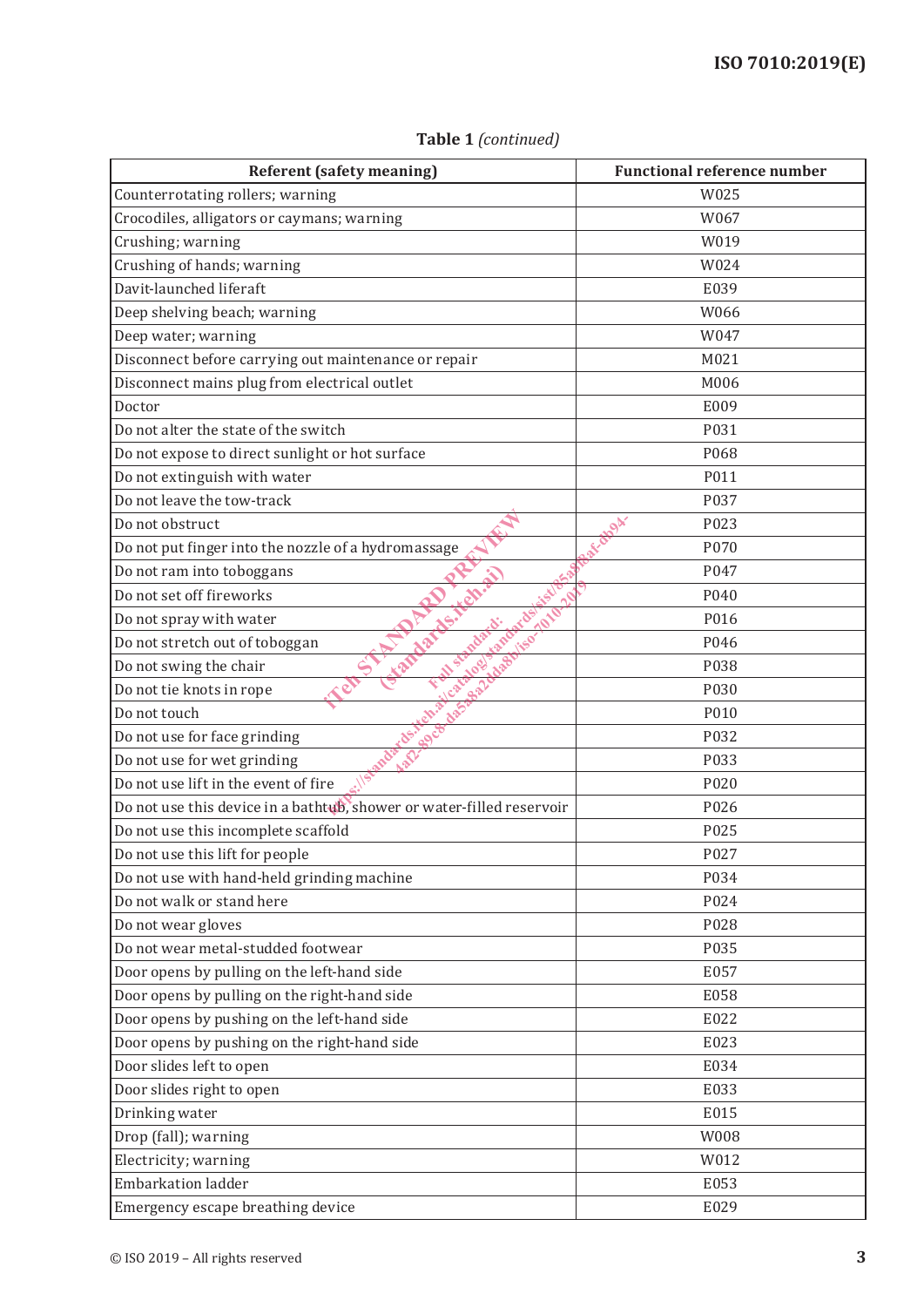#### **Table 1** *(continued)*

| <b>Referent (safety meaning)</b>                                               | <b>Functional reference number</b> |
|--------------------------------------------------------------------------------|------------------------------------|
| Emergency exit (left hand)                                                     | E001                               |
| Emergency exit (right hand)                                                    | E002                               |
| Emergency exit for people unable to walk or with walking<br>impairment (left)  | E026                               |
| Emergency exit for people unable to walk or with walking<br>impairment (right) | E030                               |
| Emergency hammer                                                               | E025                               |
| Emergency position indicating radio beacon                                     | E052                               |
| Emergency stop button                                                          | E020                               |
| Emergency telephone                                                            | E004                               |
| Emergency window with escape ladder                                            | E016                               |
| Escape ladder                                                                  | E059                               |
| Evacuation assembly point                                                      | E007                               |
| Evacuation chair                                                               | E060                               |
| Evacuation temporary refuge                                                    | E024                               |
| Explosive material; warning                                                    | W002                               |
| Eyewash station                                                                | E011                               |
| Falling ice; warning                                                           | W039                               |
| Falling objects; warning                                                       | W035                               |
| Fire alarm call point                                                          | F005                               |
| VStanday<br>Fire blanket                                                       | F016                               |
| 2008<br>Fire emergency telephone                                               | F006                               |
| Fire extinguisher                                                              | F001                               |
| 110<br>Firefighting equipment, collection of                                   | F004                               |
| Fire hose reel                                                                 | F002                               |
| Fire monitor                                                                   | F015                               |
| Fire ladder                                                                    | F003                               |
| Fire protection door                                                           | F007                               |
| First aid                                                                      | E003                               |
| Fixed fire extinguishing battery                                               | F008                               |
| Fixed fire extinguishing bottle                                                | F013                               |
| Fixed fire extinguishing installation                                          | F012                               |
| Flammable material; warning                                                    | W021                               |
| Floor-level obstacle; warning                                                  | W007                               |
| Forklift trucks and other industrial vehicles; warning                         | W014                               |
| Fragile roof; warning                                                          | W036                               |
| General mandatory action sign                                                  | M001                               |
| General prohibition sign                                                       | P001                               |
| General warning sign                                                           | W001                               |
| Guard dog; warning                                                             | W013                               |
| Hand crushing between press brake and material; warning                        | W031                               |
| Hand crushing between press brake tool; warning                                | W030                               |
| High surf or large breaking waves; warning                                     | W065                               |
| Hot surface; warning                                                           | W017                               |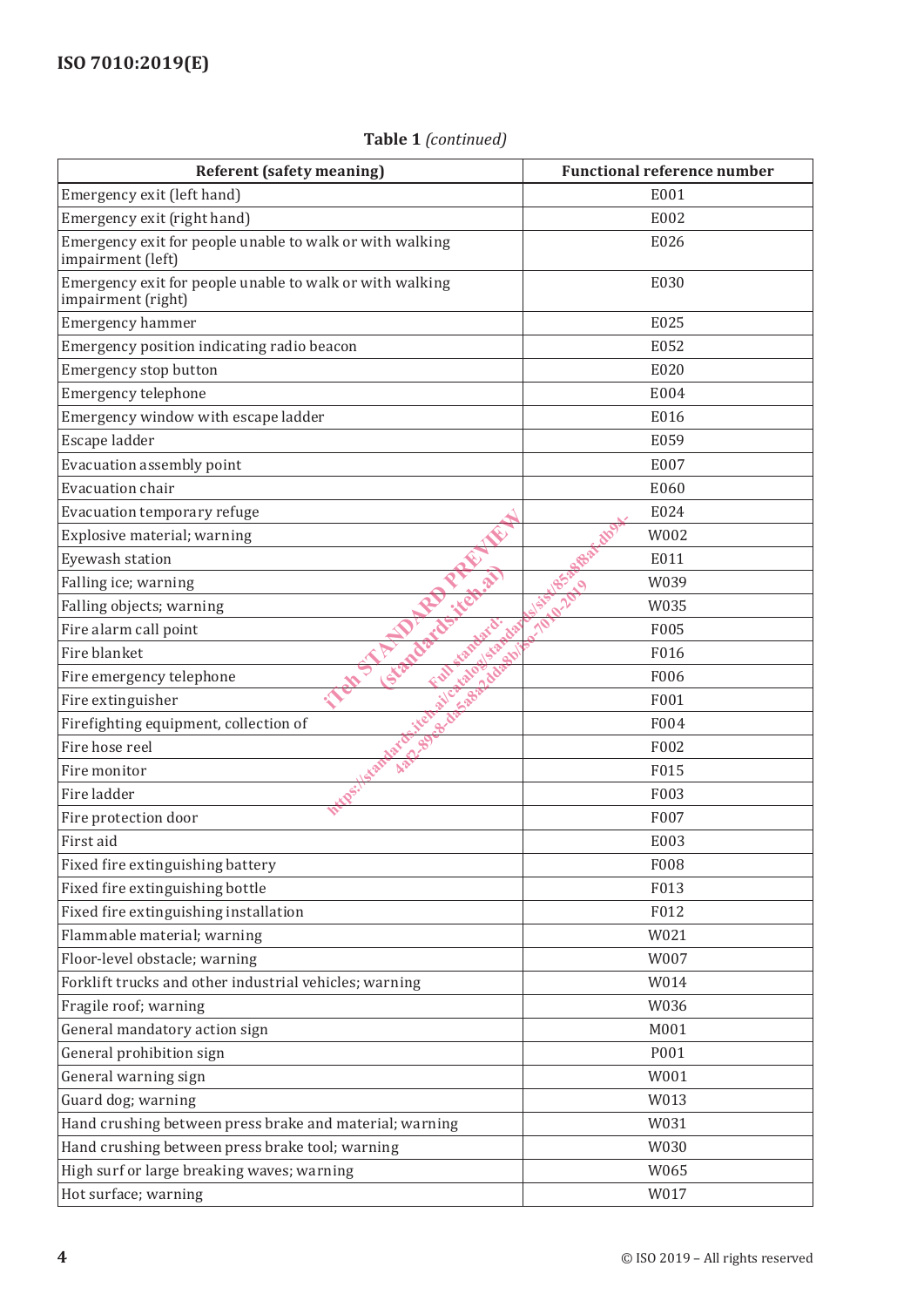| <b>Referent (safety meaning)</b>                                                                                                                                                                                                                                               | <b>Functional reference number</b> |
|--------------------------------------------------------------------------------------------------------------------------------------------------------------------------------------------------------------------------------------------------------------------------------|------------------------------------|
| Hot works prohibited                                                                                                                                                                                                                                                           | P039                               |
| Immediately leave the tow-track in the event of falling                                                                                                                                                                                                                        | M035                               |
| Incoming tides; warning                                                                                                                                                                                                                                                        | W060                               |
| Infant's lifejacket                                                                                                                                                                                                                                                            | E046                               |
| Keep children under supervision in the aquatic environment                                                                                                                                                                                                                     | M054                               |
| Keep distance between toboggans                                                                                                                                                                                                                                                | M052                               |
| Keep locked                                                                                                                                                                                                                                                                    | M028                               |
| Kite surfing; warning                                                                                                                                                                                                                                                          | W062                               |
| Laser beam; warning                                                                                                                                                                                                                                                            | W004                               |
| Lifeboat                                                                                                                                                                                                                                                                       | E036                               |
| Lifebuoy                                                                                                                                                                                                                                                                       | E040                               |
| Lifebuoy with light                                                                                                                                                                                                                                                            | E042                               |
| Lifebuoy with line                                                                                                                                                                                                                                                             | E041                               |
| Lifebuoy with line and light                                                                                                                                                                                                                                                   | E043                               |
| Lifejacket                                                                                                                                                                                                                                                                     | E044                               |
| Liferaft                                                                                                                                                                                                                                                                       | E038                               |
| Liferaft knife                                                                                                                                                                                                                                                                 | E035                               |
| <b>WESTERN</b>                                                                                                                                                                                                                                                                 | M036                               |
| Aribert                                                                                                                                                                                                                                                                        | E050                               |
|                                                                                                                                                                                                                                                                                | W010                               |
|                                                                                                                                                                                                                                                                                | M039                               |
| Low temperature/freezing conditions; warning<br>Tower liferaft to the water in launch sequence and of the series of the series of the Magnetic field; warning and the series of the series of the series of the series of the series of the series of the series of the series | M040                               |
|                                                                                                                                                                                                                                                                                | M041                               |
|                                                                                                                                                                                                                                                                                | W006                               |
|                                                                                                                                                                                                                                                                                | E055                               |
|                                                                                                                                                                                                                                                                                | E054                               |
| Medical grab bag                                                                                                                                                                                                                                                               | E027                               |
| No access for forklift trucks and other industrial vehicles                                                                                                                                                                                                                    | P006                               |
| No access for people with active implanted cardiac devices                                                                                                                                                                                                                     | P007                               |
| No access for people with metallic implants                                                                                                                                                                                                                                    | P014                               |
| No activated mobile phones                                                                                                                                                                                                                                                     | P013                               |
| No body boarding                                                                                                                                                                                                                                                               | P063                               |
| No children allowed                                                                                                                                                                                                                                                            | P036                               |
| No climbing                                                                                                                                                                                                                                                                    | P009                               |
| No diving                                                                                                                                                                                                                                                                      | P052                               |
| No dogs                                                                                                                                                                                                                                                                        | P021                               |
| No eating or drinking                                                                                                                                                                                                                                                          | P022                               |
| No heavy load                                                                                                                                                                                                                                                                  | P012                               |
| No jumping into water                                                                                                                                                                                                                                                          | P061                               |
| No kite surfing                                                                                                                                                                                                                                                                | P065                               |
| No leaning against                                                                                                                                                                                                                                                             | P041                               |
| No manually powered craft                                                                                                                                                                                                                                                      | P055                               |
| No mechanically powered craft                                                                                                                                                                                                                                                  | P056                               |
| No metallic articles or watches                                                                                                                                                                                                                                                | P008                               |

**Table 1** *(continued)*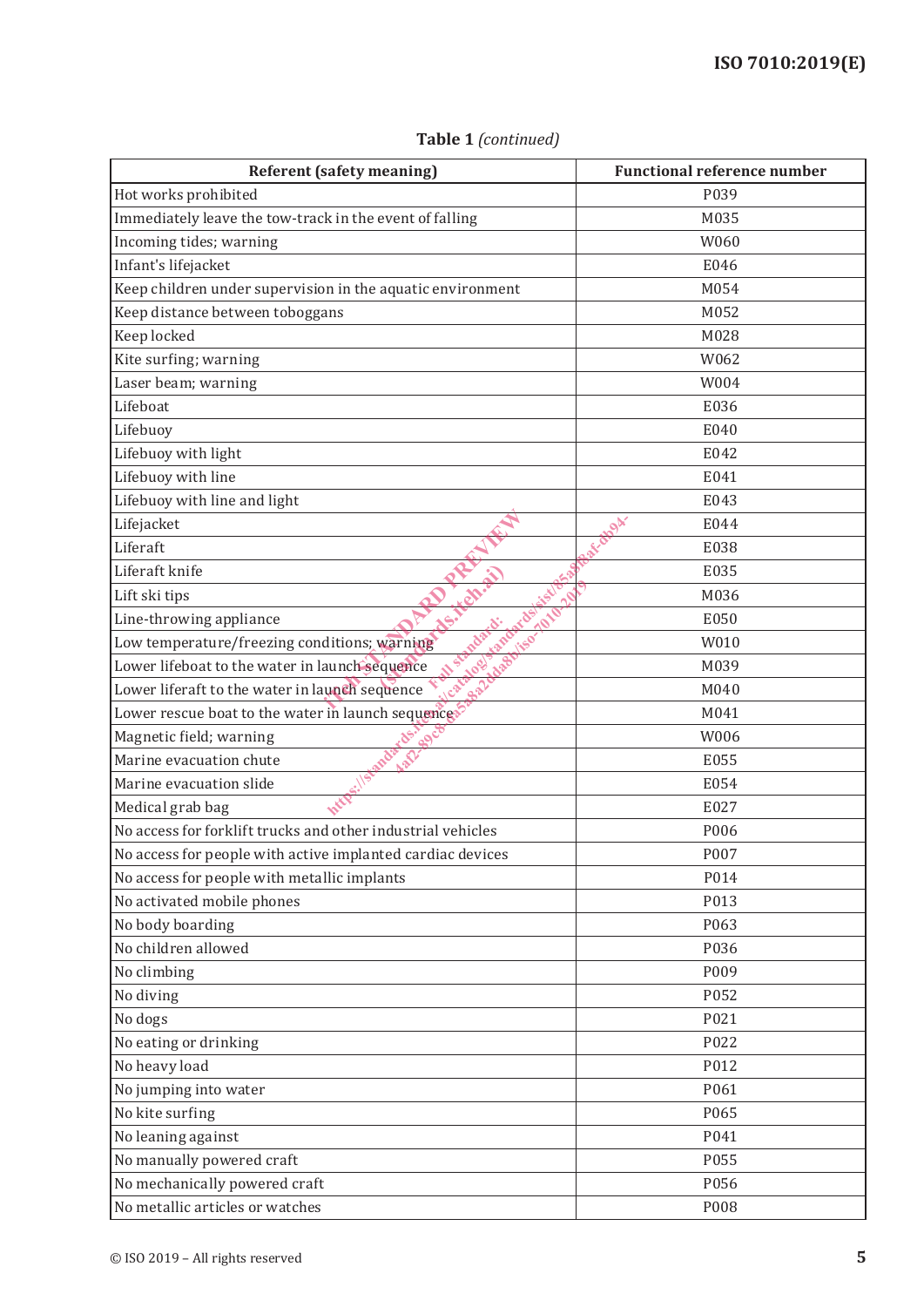#### **Referent (safety meaning)** Functional reference number No open flame; Fire, open ignition source and smoking prohibited P003 No outdoor footwear and positive policy and positive policy and policy policy points are positive points and points  $P060$ No parasailing PO66 and the PO66 and the PO66 and the PO66 and the PO66 and the PO66 and the PO66 and the PO66 No personal water craft  $\sim$  PO57 No photography PO29 No pushing P017 No pushing into water PO62 No reaching in Post Police in the Post Police in the Police Police in the Police Police Police Police Police Po No running PO48 No sailing Post Processing Post Processing Post Processing Post Processing Post Processing Post Processing Post No sand yachting PO67 No sitting **Polymers** Provide the Contract of the Polymers of Polymers and Polymers Provide the Polymers of Polymers Provide the Polymers of Polymers and Polymers and Polymers and Polymers and Polymers and Polymers and Pol No smoking POO2 No snorkelling PO50 No stepping on surface  $\mathbb{R}^{\mathbb{N}}$  P019 No sub-aqua diving  $\mathbb{R}^{\mathbb{R}^6}$  P051 No surf craft POS9 No surfing between the red-and-yellow flags  $\mathcal{N}$ ,  $\mathcal{N}$   $\mathcal{N}$   $\mathcal{N}$  P064 No swimming  $\mathcal{N} \mathbb{R}^5$   $\mathbb{R}^5$   $\mathbb{R}^5$   $\mathbb{R}^7$   $\mathbb{R}^8$   $\mathbb{R}^9$ No thoroughfare  $\mathcal{L}^{\mathcal{L}}$  and  $\mathcal{L}^{\mathcal{L}}$  and  $\mathcal{L}^{\mathcal{L}}$  and  $\mathcal{L}^{\mathcal{L}}$  and  $\mathcal{L}^{\mathcal{L}}$  and  $\mathcal{L}^{\mathcal{L}}$  and  $\mathcal{L}^{\mathcal{L}}$  and  $\mathcal{L}^{\mathcal{L}}$  and  $\mathcal{L}^{\mathcal{L}}$  and  $\mathcal{L}^{\mathcal{L}}$  and  $\mathcal{$ No towed water activity  $\left( \frac{1}{2} \right)^{3} \left( \frac{1}{2} \right)^{3} \left( \frac{1}{2} \right)^{3} \left( \frac{1}{2} \right)^{3}$ No windsurfing P054 Non-ionizing radiation; warning  $W^{(8)}_{\infty} \approx 1$  W005 Not drinking water  $\mathbb{R}^5 \times \mathbb{R}^5$ Not for people in the state of intoxication  $\mathbb{R}^8 \mathbb{R}^9$ Not for pregnant women  $\mathbb{R}^{\S^*}$  P042 Not to be serviced by users  $W^{\mathbf{W}}$  P069 Opaque eye protection must be worn MOO7 and MOO7 MOO7 MOO7 Open safety bar of chairlift MO34 Optical radiation; warning W027 Overhead load; warning WOMES NET AND RESERVE TO A 2009 WORLD WORLD WORLD WORLD WORLD WORLD WORLD WORLD WORLD WORLD WORLD WORLD WORLD WORLD WORLD WORLD WORLD WAS A VEHICLE OF A 2009 WORLD WORLD WAS ARRESTED FOR A VEHICLE OF Overhead obstacle; warning WO20 Oxidizing substance; warning WO 28 and World World World World World World World World World World World World World World World World World World World World World World World World World World World World World World Wor Oxygen resuscitator and the E028 Parasailing; warning W063 Portable foam applicator unit F010 Pressurized cylinder; warning W029 Protect infant's eyes with opaque eye protection and all the M025 Protection shelter E021 Quicksand or mud/deep mud or silt; warning  $W061$ Radioactive material or ionizing radiation; warning Theorem Controller M003 Rapid movement of workpiece in press brake; warning  $W032$ Refer to instruction manual/booklet M002 Teles Report of the Main State of the Main State of the Main State of the Main State of the Main State of the Main State of the Main State of the Main State of the Main State of the Main State of the Main State of the Main (standards.items) Ful standard: https://standards.item.com/sist/85afa8f8afa6.item.com/sist/85afa8fa6.item.com/sist/85afa8fa6.item.com/sist/85a<br>https://standards.item.com/sist/85afa8fa6.item.com/sist/85afa8fa6.item.com/sist/85afa8fa6.item.com/sist/85afa8<br> 4af2-89c8-da5a8a2dda8b/iso-7010-2019

Remote release station FO14

#### **Table 1** *(continued)*